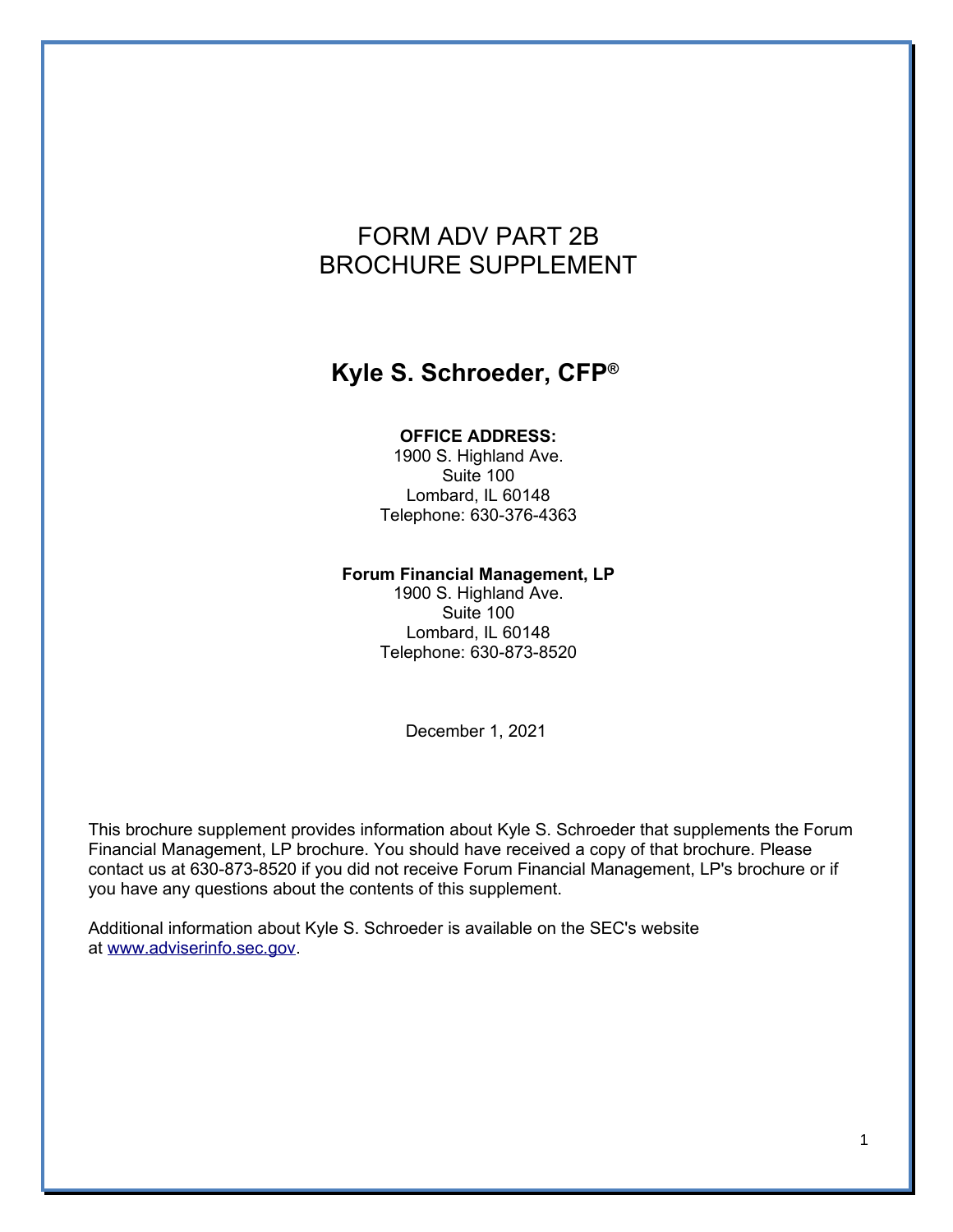## **Item 2 Educational Background and Business Experience**

#### **Full Legal Name: Kyle Stephen Schroeder**

#### **Educational Background:**

• University of Iowa, B.B.A. Finance & Economics, 2014

#### **Business Experience:**

- Forum Financial Management, LP, Investment Adviser Representative, 11/2021 Present
- Forum Financial Management, LP, Director of the Office of the Co-Managing Partners, 1/2020 Present
- Prospect Partners, Private Equity Associate, 7/2017 1/2020
- Merrill Lynch, Pierce, Fenner & Smith Incorporated, Analyst, 7/2015 6/2017
- Merrill Lynch, Pierce, Fenner & Smith Incorporated, Investment Banking Summer Analyst, 6/2014 - 8/2014
- Aegon USA Realty Advisors Incorporated, Applied Research Analyst Intern, 1/2013 8/2013
- Dearborn Partners LLC, Equity Research Analyst Intern, 5/2012 8/2012

#### **Designation(s)/Certification(s):**

Kyle Stephen Schroeder has earned the following designation(s)/certification(s) and is in good standing with the granting authority:

- Series 65 Uniform Investment Adviser, 2021
- Certified Financial Planner: (granted by the CFP Board of Standards), 2021.

Please refer to Part 2B Appendix 1 for definitions of the above designations.

## **Item 3 Disciplinary Information**

Form ADV Part 2B requires disclosure of certain criminal or civil actions, administrative proceedings, and self-regulatory organization proceedings, as well as certain other proceedings related to suspension or revocation of a professional attainment, designation, or license. Mr. Kyle S. Schroeder has no required disclosures under this item.

## **Item 4 Other Business Activities**

Kyle S. Schroeder is not actively engaged in any other business or occupation (investment-related or otherwise) beyond his capacity as Director of the Office of the Co-Managing Partners and Investment Adviser Representative of Forum Financial Management, LP. Moreover, Mr. Schroeder does not receive any commissions, bonuses or other compensation based on the sale of securities or other investment products.

## **Item 5 Additional Compensation**

Kyle S. Schroeder does not receive any additional compensation beyond that received as the Director of the Office of the Co-Managing Partners and an Investment Adviser Representative of Forum Financial Management, LP.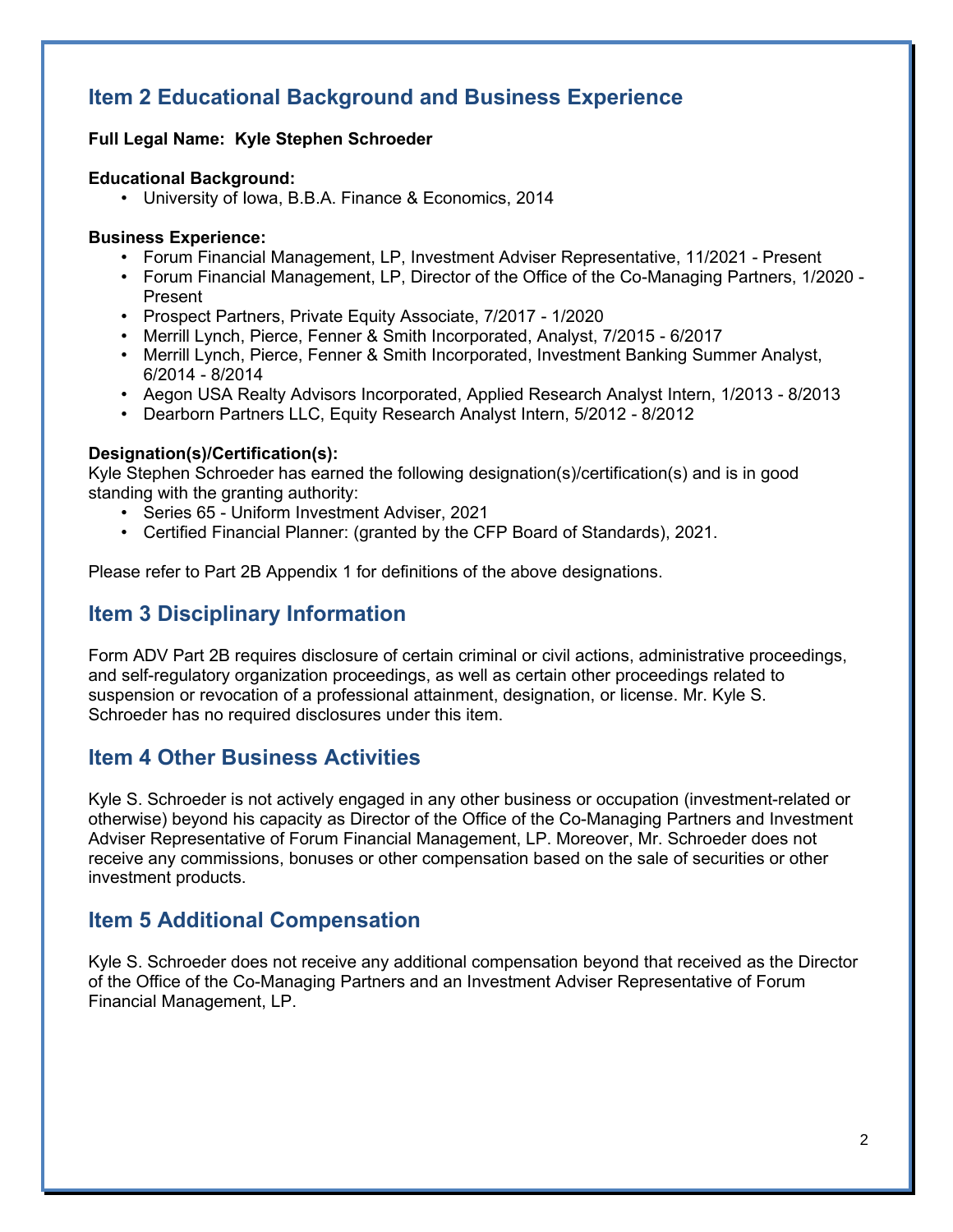## **Item 6 Supervision**

Forum has implemented a Code of Ethics and an internal compliance program that guides each associated person in meeting their fiduciary obligations to clients. Advice provided to clients is directed by Forum's investment philosophy. The firm monitors the advice given to Forum's advisory clients by its advisors in the following ways:

- 1. an initial review of the asset allocation for a new client as compared to the client's risk tolerance and investment objectives;
- 2. periodic reviews of a random number of the advisor's client files in order to provide reasonable assurance that the advice provided by the advisor to his or her clients is consistent with the client's stated investment objectives and Forum's policies and procedures, and
- 3. in-person or telephonic meetings with advisors to review client activity.

Moreover, on at least an annual basis, Forum offers training to each of its advisors to cover investments, new products, and related compliance concerns.

Kyle S. Schroeder is supervised by Faye H. Nybo, Director of Supervision. Ms. Nybo can be reached at (630) 873-8503 or [fnybo@forumfin.com.](mailto:fnybo@forumfin.com)

## **Item 7 Part 2B Appendix 1**

**The CERTIFIED FINANCIAL PLANNERTM, (CFP®)** and federally registered CFP® (with flame design) marks (collectively, the "CFP<sup>®</sup> marks") are professional certification marks granted in the United States by Certified Financial Planner Board of Standards, Inc. ("CFP Board").

I am certified for financial planning services in the United States by Certified Financial Planner Board of Standards, Inc. ("CFP Board"). Therefore, I may refer to myself as a CERTIFIED FINANCIAL PLANNER™ professional or a CFP® professional, and I may use these and CFP Board's other certification marks (the "CFP Board Certification Marks"). CFP® certification is voluntary. No federal or state law or regulation requires financial planners to hold CFP® certification. You may find more information about CFP® certification at [www.cfp.net.](http://www.cfp.net/)

CFP® professionals have met CFP Board's high standards for education, examination, experience, and ethics. To become a CFP® professional, an individual must fulfill the following requirements:

- **Education** Earn a bachelor's degree or higher from an accredited college or university and complete CFP Board-approved coursework at a college or university through a CFP Board Registered Program. The coursework covers the financial planning subject areas CFP Board has determined are necessary for the competent and professional delivery of financial planning services, as well as a comprehensive financial plan development capstone course. A candidate may satisfy some of the coursework requirement through other qualifying credentials.
- **Examination** Pass the comprehensive CFP® Certification Examination. The examination is designed to assess an individual's ability to integrate and apply a broad base of financial planning knowledge in the context of real-life financial planning situations.
- **Experience** Complete 6,000 hours of professional experience related to the personal financial planning process, or 4,000 hours of apprenticeship experience that meets additional requirements.
- **Ethics** Satisfy the *Fitness Standards for Candidates for CFP® Certification and Former CFP® Professionals Seeking Reinstatement* and agree to be bound by CFP Board's *Code of Ethics*